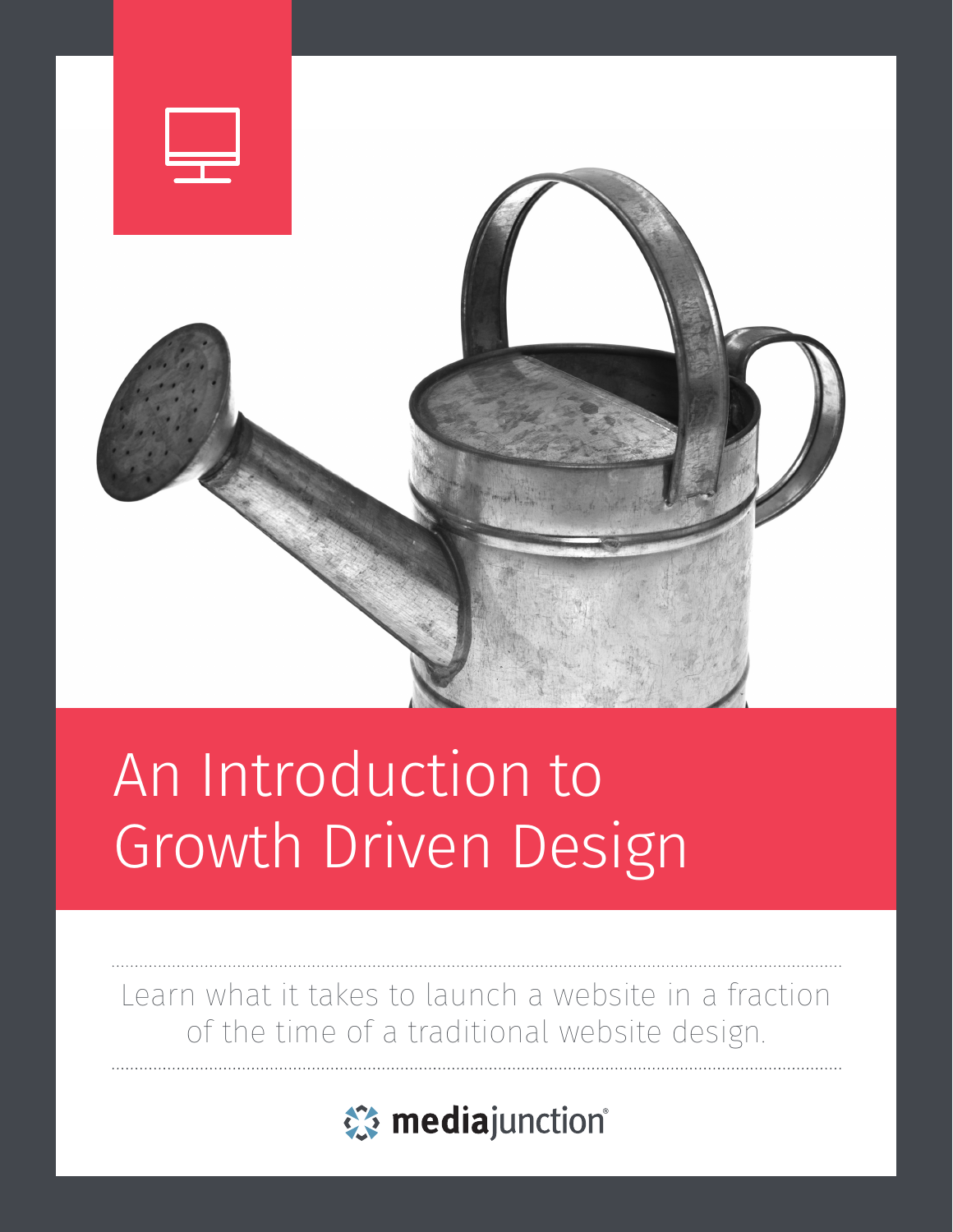## Foreword by Trish Lessard

It's been a few years since I have been as excited as I am today to share with you a new and (proven) approach to website design.

For the past 18 years, I've felt the website redesign process was flawed. So many companies have outdated websites because a complete redesign is incredibly stressful and time-consuming.

In early 2014, Media Junction embarked on a new approach to website design. A client, Avella, wanted to get their website up quickly and make enhancements based on real data about how customers actually use their site. So that's exactly what we did.

We launched Avella's website in only 60 days - a fraction of the time of a traditional redesign. Over the past year, we've worked with their team to continually improve their website—and their results have been incredible.

Growth Driven Design is revolutionary. It's the process we now recommend to our clients—and how we chose to update our own website.

This ebook is a must read if you're considering a website redesign. Learn what's wrong with the traditional web design process and decide if Growth Driven Design is right for your company.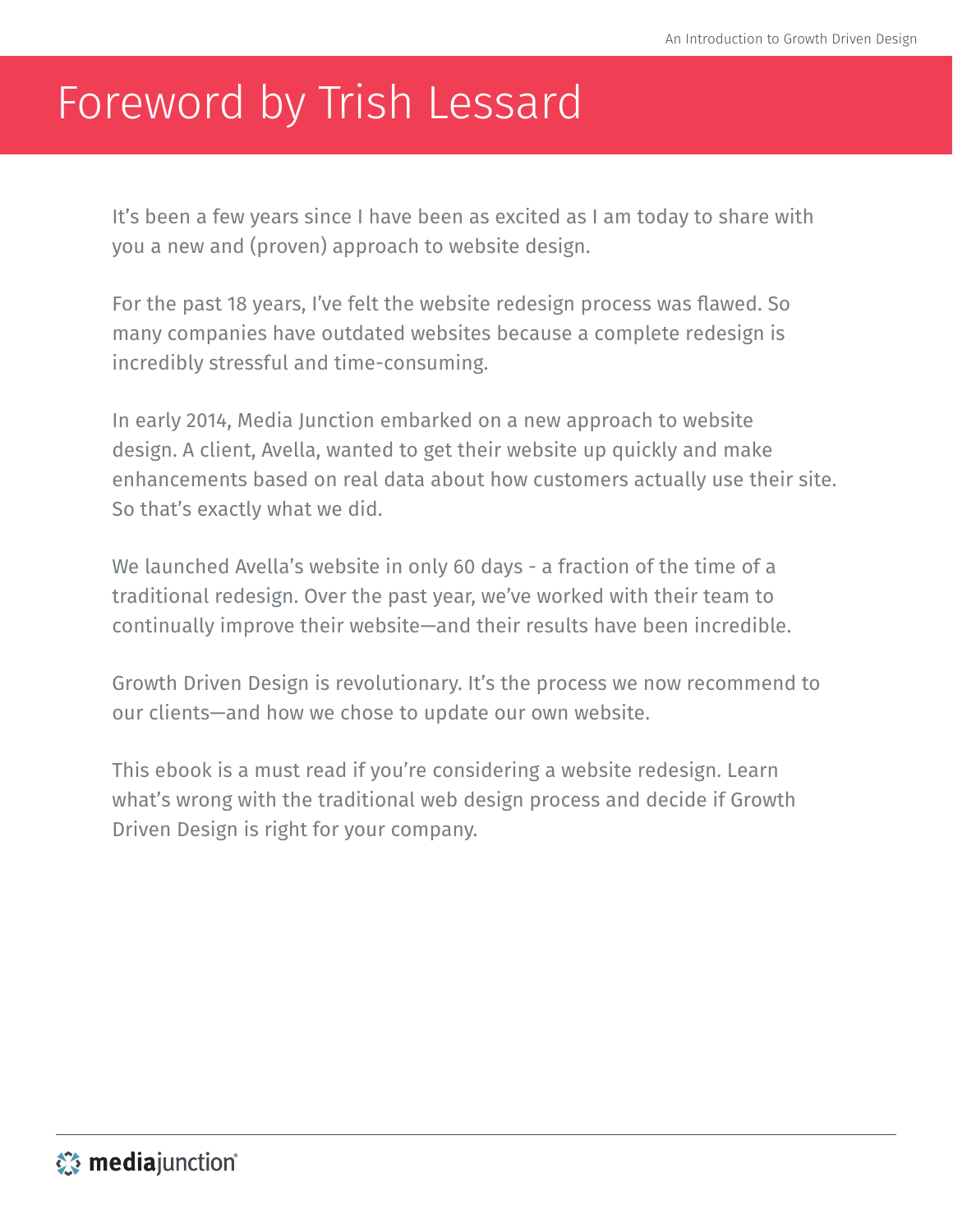## <span id="page-2-0"></span>Table of Contents



|                              | 4    |
|------------------------------|------|
|                              | $-5$ |
|                              |      |
|                              |      |
|                              | - 9  |
| Final Thoughts & Next Steps. | 74   |

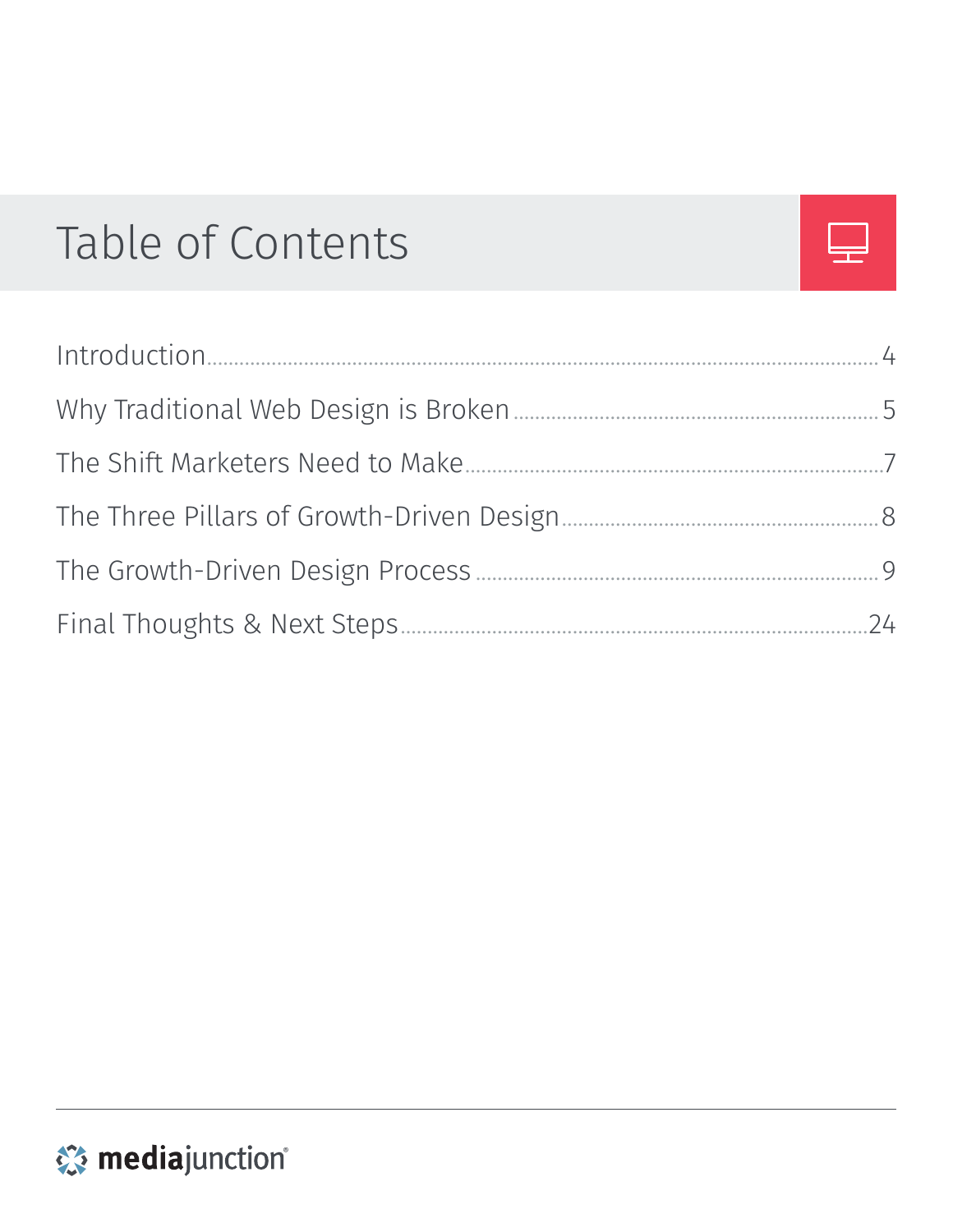## <span id="page-3-0"></span>Introduction

You are wasting time and resources on your website and don't even know it.

For six years I ate, slept, and breathed web design. Working both internally and at agencies, I launched hundreds of websites and just over a year ago I realized everything I thought I knew about the web design process was completely wrong.

What we have come to accept as the standard way we approach building and maintaining a website is riddled with systemic risk and is costing your business time, money and opportunity.

But there is a better way, a new way to approach your website that holds tremendous potential for you and your business. It's time to take a step back and challenge the assumptions of the traditional web design process.

My hope in writing this book is to open your eyes to a smarter approach to website design so you can avoid website disasters, produce better results, impress your boss and grow your business.

*-Luke Summerfield*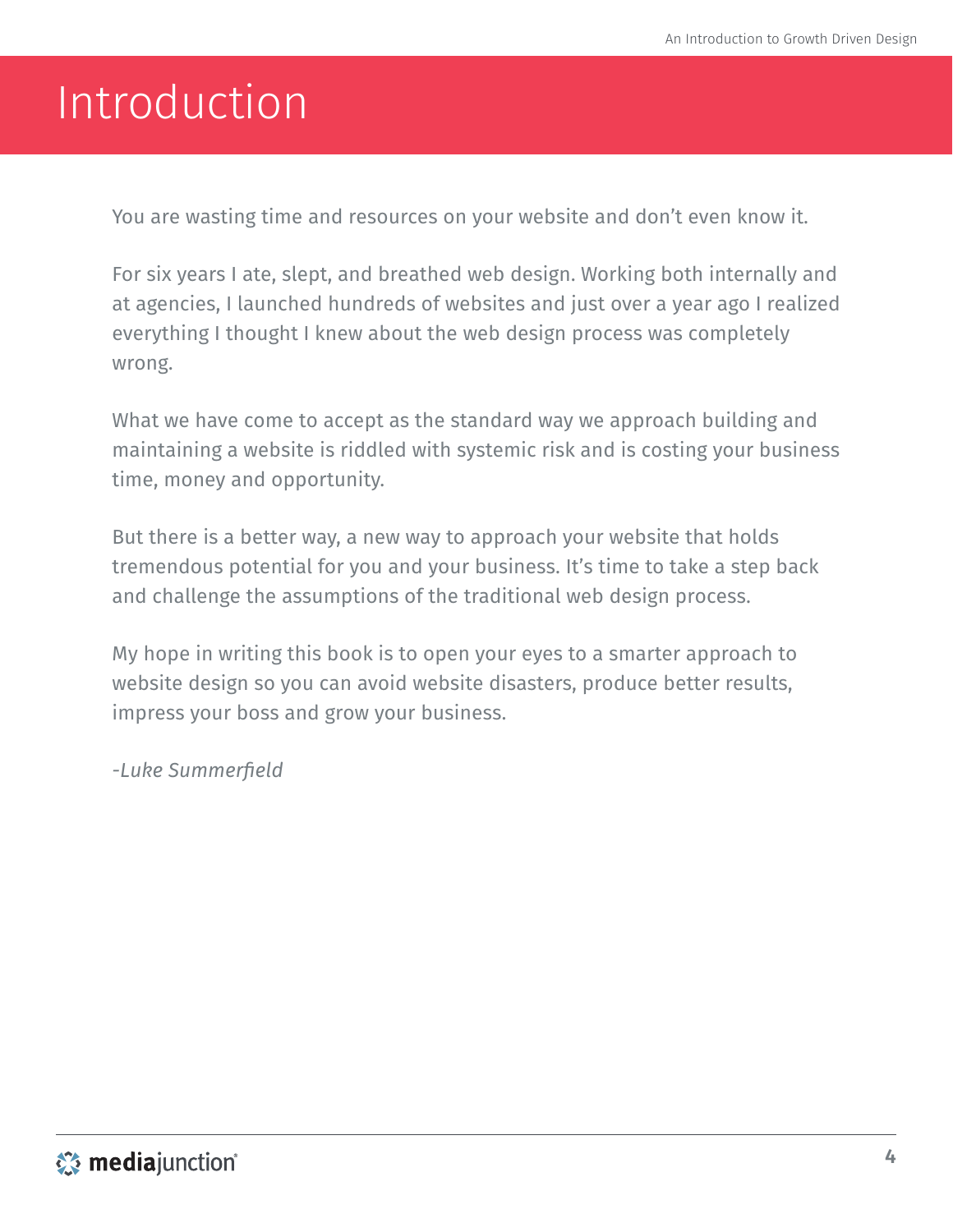## <span id="page-4-0"></span>Traditional Web Design is Broken

Your website is your biggest marketing asset and is the centerpiece of all your marketing activities. The first place people go is the website when looking for more information on your products or services. All of our marketing efforts and the first place prospects come looking for information is the website.

Your best salesperson is your website. Did you know a prospect has already moved through 70% of the sales process before even reaching out to your sales team? How do you think they find the information before talking to someone? – Your website.

Unfortunately, the way we approach building and improving our websites is fundamentally broken.

#### The Traditional Website Design Process

I love the look people give me when I ask them about their last website redesign project. Most tilt their head back, roll their eyes and cringe in disgust, remembering what a headache it was.

Think back to your last website redesign project you did with your company and ask yourself:

- How would you describe the overall experience?
- What went right and wrong in the process?
- How much time/energy/resources did it take to finally get live?
- Did it get launched on time or on budget?
- $\circ$  After the launch, how much continuous improvement has happened to it?
- How excited are you to do another website redesign?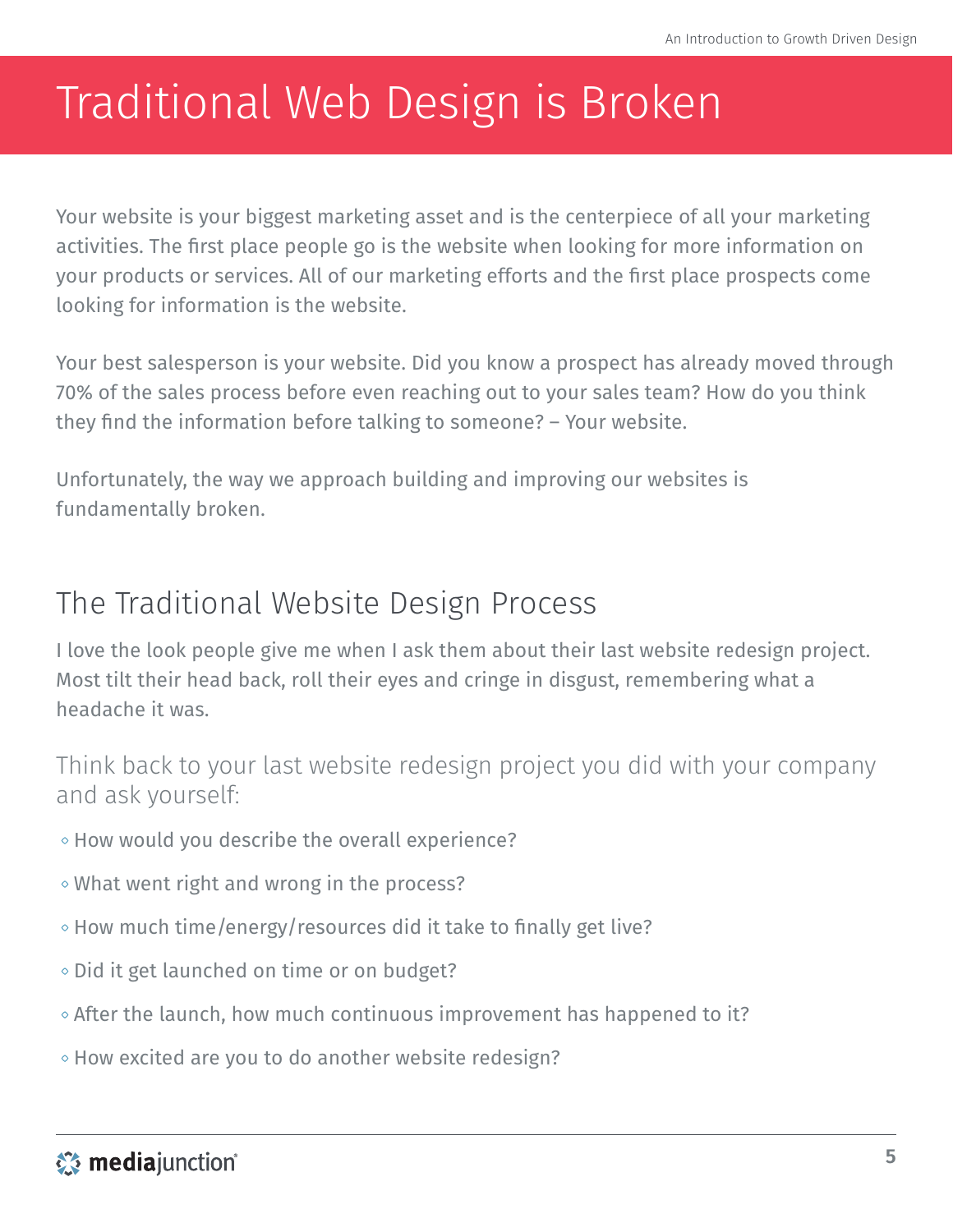## Traditional Web Design is Broken (cont.)

#### Chances are you didn't enjoy your last website redesign project.

The approach causes that pounding headache of website redesign.



### Traditional Web Design

**Large Up-Front Cost:** The average small to medium-sized business (SMB) website costs anywhere between \$15,000 - \$80,000 up-front. The website requires the full payment before going live.

**Large Time & Resource Commitment:** The average SMB website takes three months to complete and requires a great deal of resources and energy from your team.

**Not Set in Stone:** Large projects can fluctuate in cost and time, which makes accurate quotes difficult.

Project delays and increased budgets happen sometimes.

**No Prototype:** The Traditional method launches a website that should succeed in theory. However, this method lacks a "trial and error" run with viewers.

Trial and error helps determine what works for viewers and what does not, which is beneficial in the design process.

### After launch, a website has no major updates for 1.5 to 2 years.

Our #1 marketing asset and best salesperson, our website, now sits unchanged for years, which is not conducive to maximize website performance.

Some small updates or improvements may happen, along with adding blogs or landing pages to the site, but the vast majority of the site remains untouched.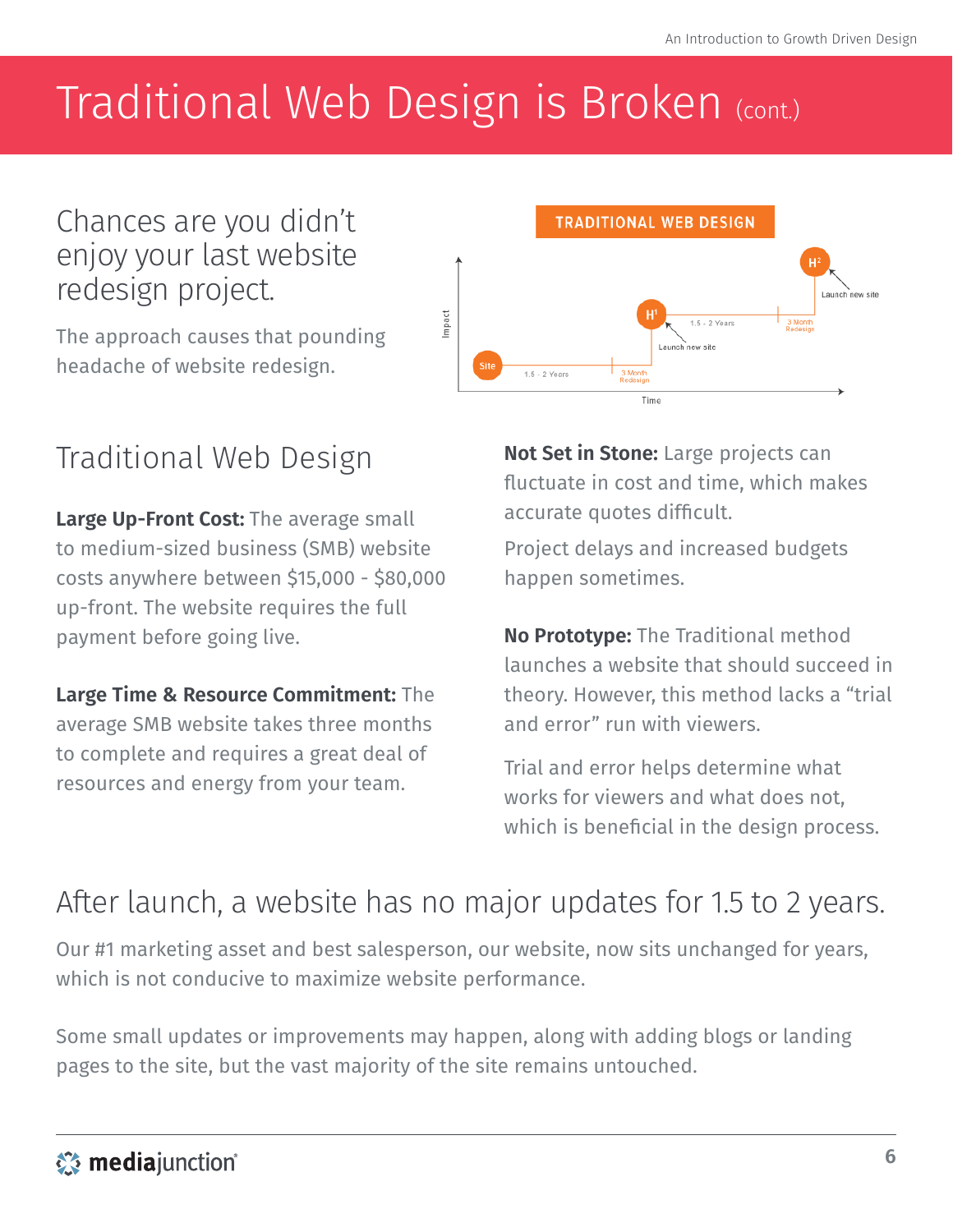## <span id="page-6-0"></span>The Shift Marketers Need to Make

How can we approach the website redesign process from a different angle?

We need to find a process that produces a quick and agile website, and produces viewer feedback prior to completion.

What is that process? – **Growth-Driven Design.**

#### A Smarter Way to Think About Web Design

Growth-Driven Design changes our approach and way of thinking about building and growing the website.

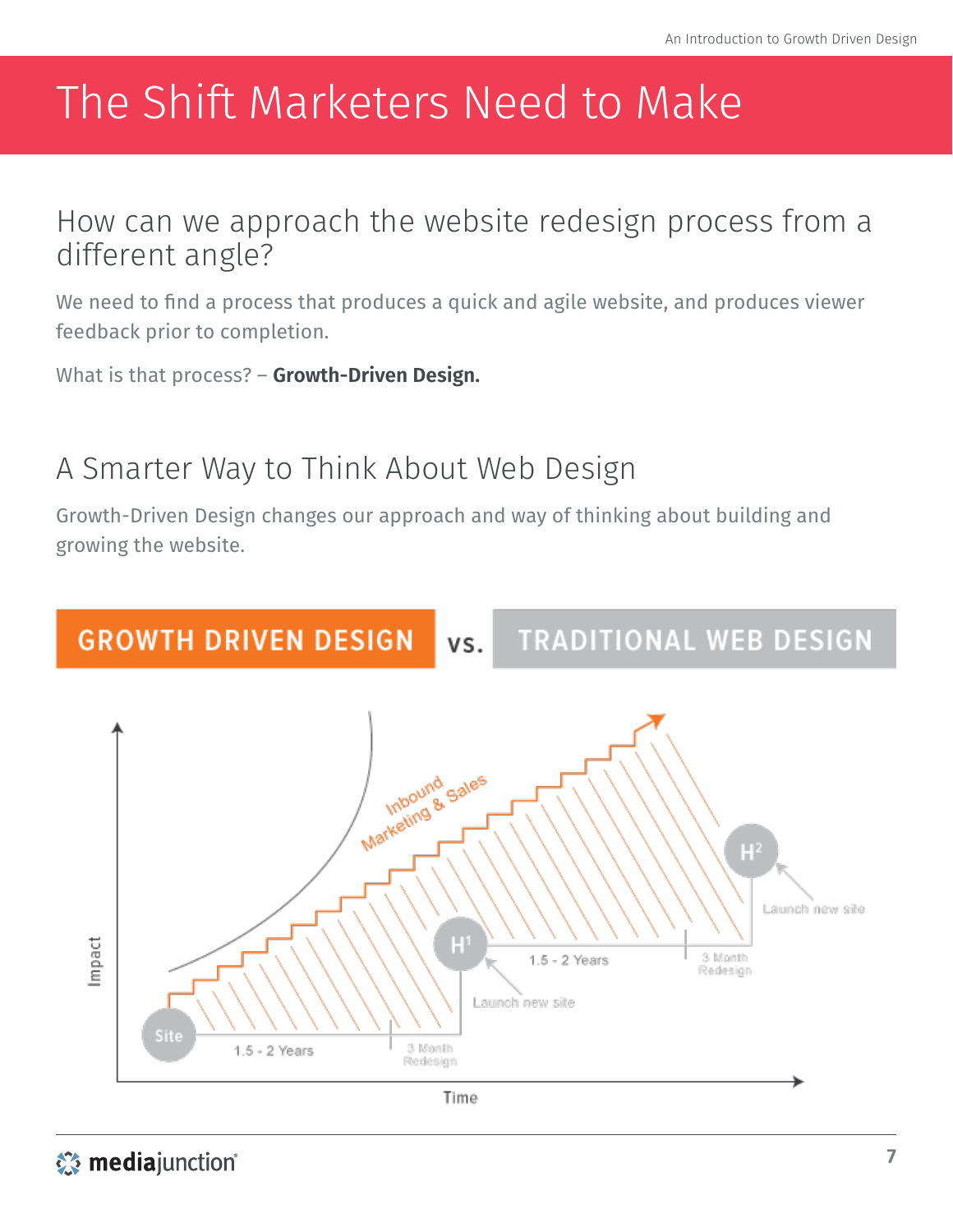## <span id="page-7-0"></span>The Three Pillars of Growth-Driven Design

### **01**

### Minimize risks associated with traditional web design.

We work to avoid the risks of traditional web design by taking a systematic approach to shorten the time to launch, focusing on real impact and continuous learning and improvement.

#### **02**

#### Continuously learn and improve.

We are constantly researching, testing and learning about our visitors to inform ongoing website improvements. Through continuous improvements we can reach peak performance.

#### **03**

### As you learn, inform marketing and sales (and vice versa).

Growth-Driven Design is tightly integrated with marketing & sales. What we learn about visitors helps inform and improve marketing & sales strategies and tactics (and vice versa).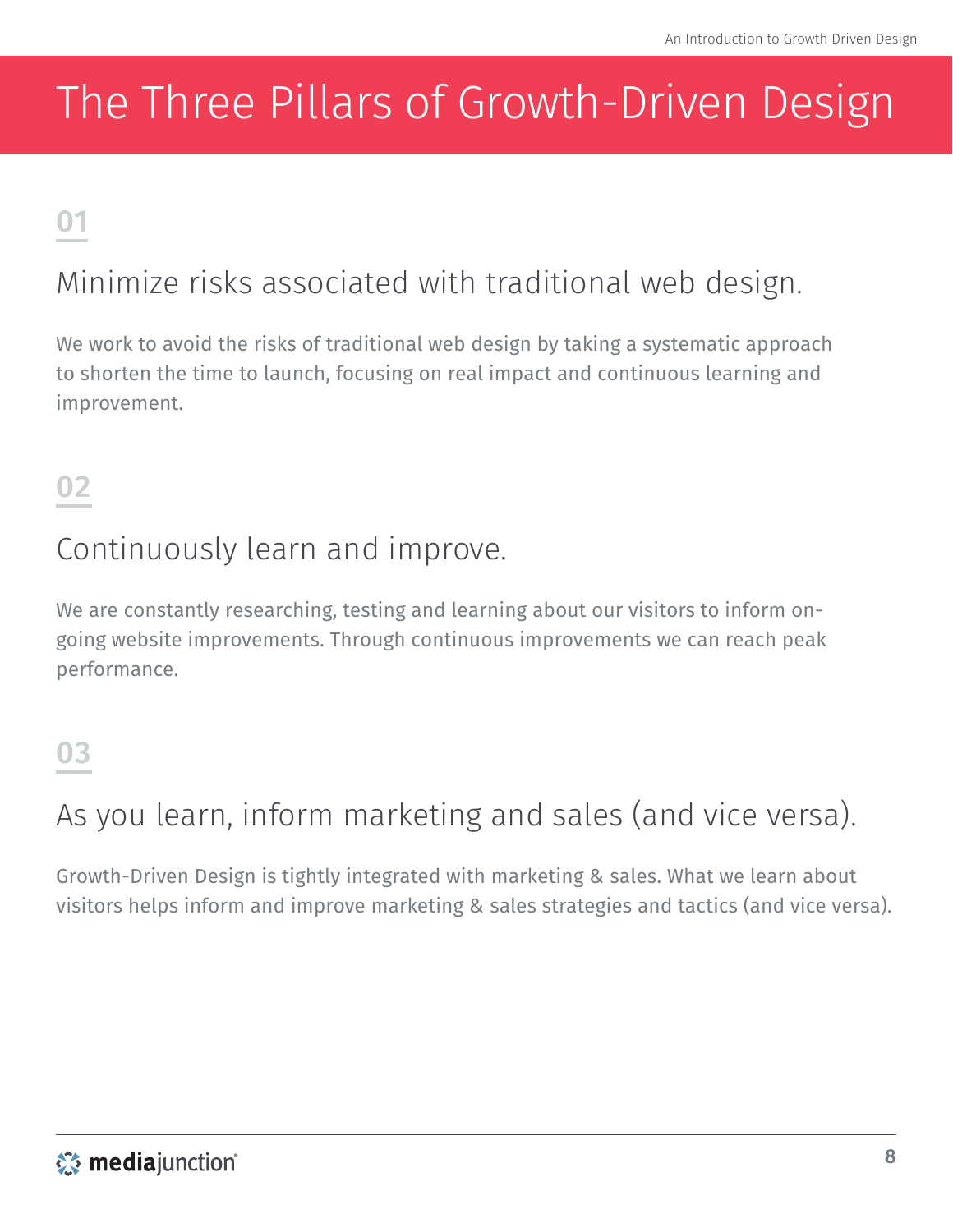## <span id="page-8-0"></span>The Growth-Driven Design Process

The Growth-Driven Design process is broken up into two major phases:

#### PHASE 1: STRATEGY / WISHLIST / LAUNCH PAD WEBSITE

### Strategy

Much like the traditional website design process, the first stage of Growth-Driven Design is the strategy stage.

In this stage we'll develop a rock solid foundation that we can build our Growth-Driven Design process upon using the following steps:

**Goals:** What are the performance goals that we are trying to achieve with our website? How have we historically performed, where would we like to improve and how will this impact the overall marketing department's goal?

*For help with setting and tracking goals, [download](http://offers.hubspot.com/how-to-determine-your-smart-marketing-goals)  [HubSpot's free S.M.A.R.T. \(Specific, Measurable,](http://offers.hubspot.com/how-to-determine-your-smart-marketing-goals)  [Attainable, Relevant, and Time-bound\) marketing](http://offers.hubspot.com/how-to-determine-your-smart-marketing-goals)  [goals Excel template.](http://offers.hubspot.com/how-to-determine-your-smart-marketing-goals)*

**Personas:** Next you will develop detailed persona profiles for the different types of groups visiting the site.

A persona is a fictional representation of your ideal customer. You can create different groups of personas based on common characteristics your audience shares. This could be a point of pain, industry, job title, etc.

As you'll learn later in the book, Growth-Driven Design centers around the user, so it is critically important to fully research and develop your persona profiles in the beginning, as they will set the stage for all future activities.

*To learn how to create personas for your business, [download HubSpot's free buyer persona](http://offers.hubspot.com/free-template-creating-buyer-personas)  [PowerPoint template](http://offers.hubspot.com/free-template-creating-buyer-personas).*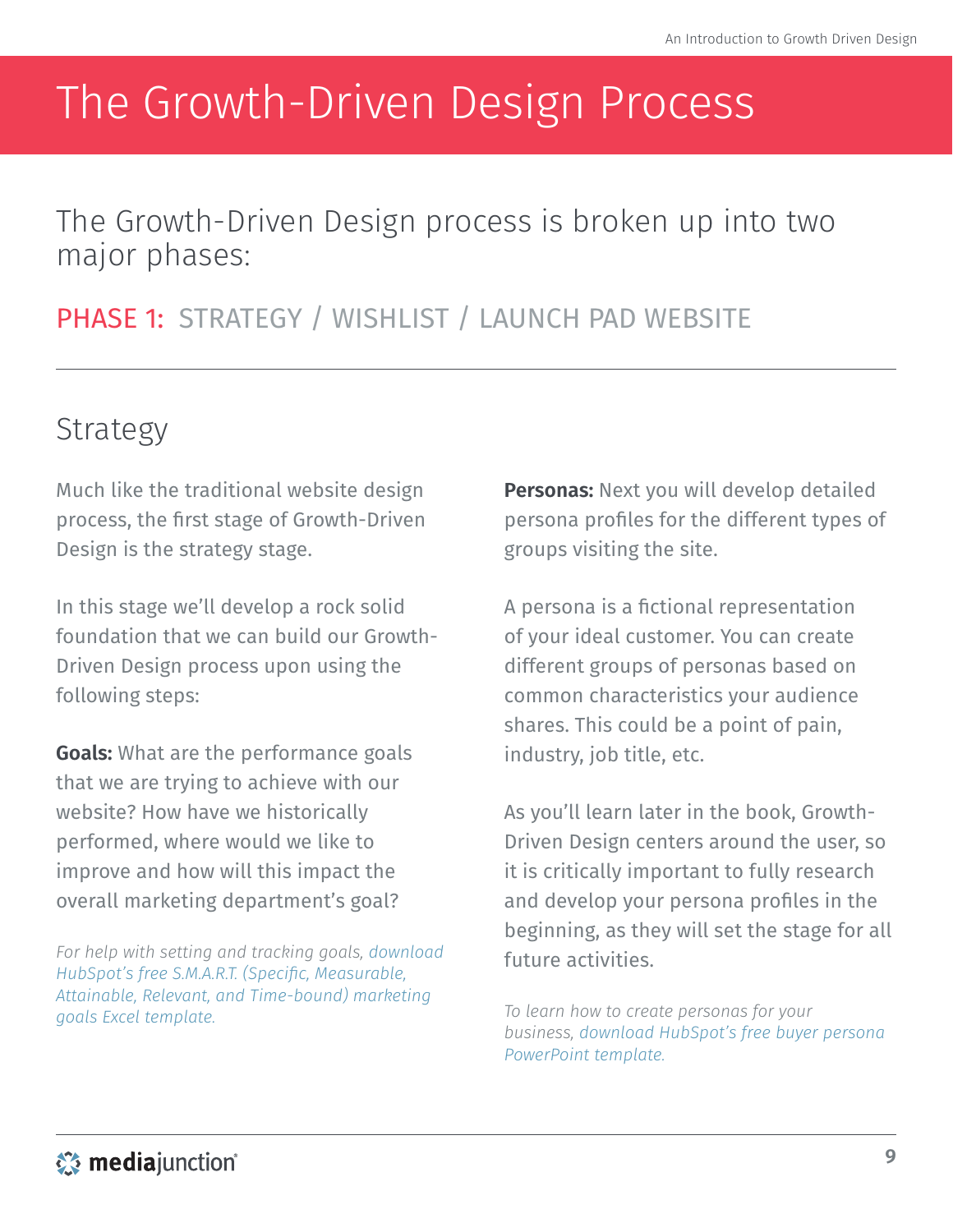**Quantitative Research - Website & Analytics Audit:** Time to start digging into the data. Analyze the current website's performance and perform a quantitative audit of the good and the bad.

As you do this, identify where the website can improve.

*Through interpreting our quantitative data, we can create a hypothesis around what we can improve, how we can improve it, and relatively how much impact our improvement can have. We can then test our hypothesis with an experiment, and use our quantitative data to measure the results.*

NISSA THUMANN - MEDIA JUNCTION - DEVELOPER

**Qualitative Research - User Research:** After proactively reaching out to your existing users to learn more about them, use the data to better understanding of who they are and find ways to improve.

As you're collecting new user research, validate the assumptions you put in your original persona profiles. More often than not you can include additional information.

*Through qualitative research, we're able to observe the user's goals, motivations, and pain points in action. This helps us to develop an understanding for the human behaviors that are tied to the quantitative data points that we've collected.*

*As a result, we can begin to empathize and design for the human on the other side of the monitor, thus improving our user experience and moving the needle on key performance indicators like conversion and retention.*

RYAN VONBERGEN- MEDIA JUNCTION - DESIGNER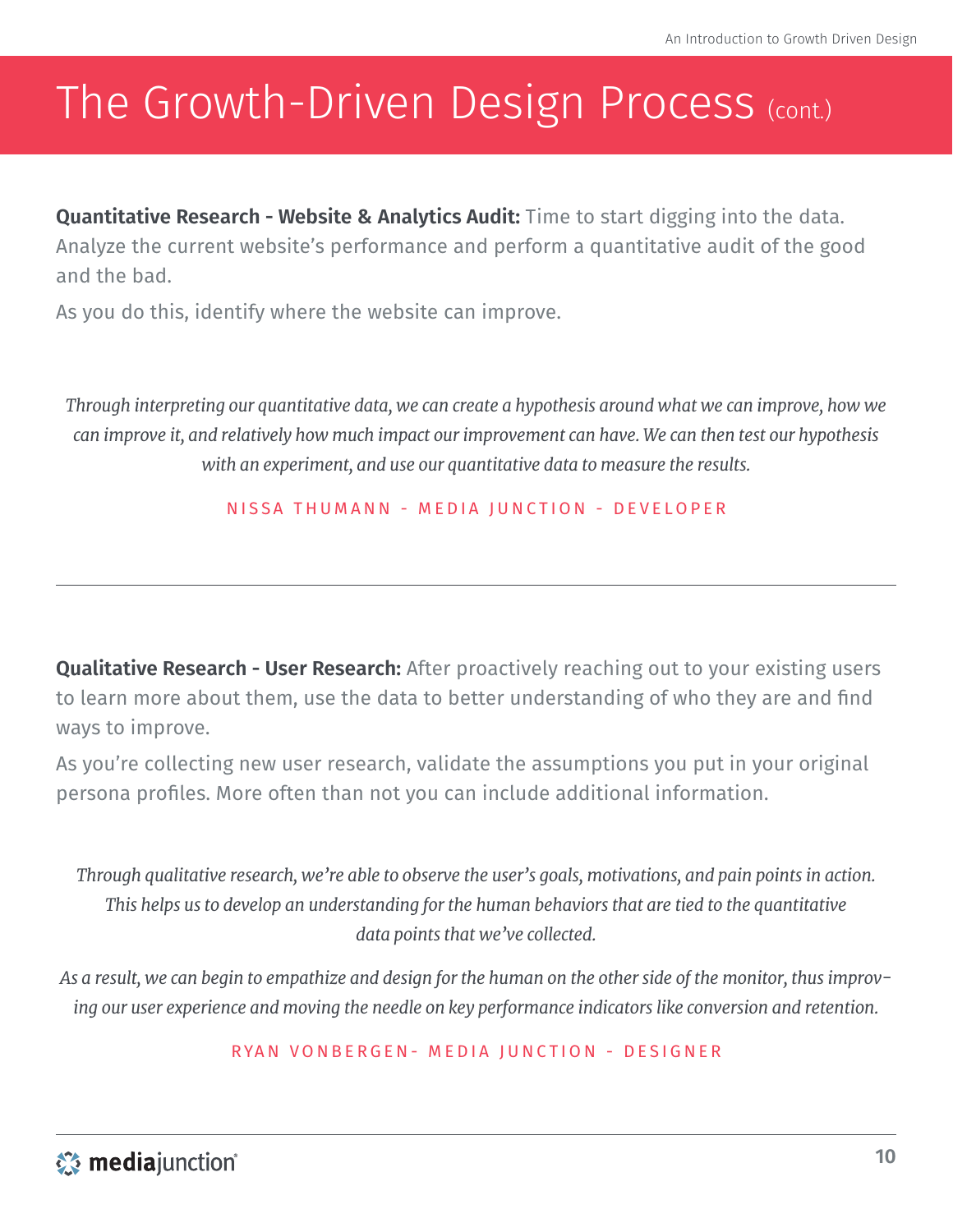**Fundamental Assumptions:** Using what you've learned in all of the previous steps, you can now start forming some fundamental assumptions about your users.

Some examples of fundamental assumptions include:

- Value propositions for each product, service and offer
- The various locations and devices users will be accessing your website from
- What information your users are looking for

These fundamental assumptions help you explain the behavior and motivations of your users. They influence both the global and page strategy, and also future Growth-Driven Design cycles.

**Global & Page Strategy:** The last step in the strategy phase develops both a global strategy for the website as a whole and a specific page-by-page strategy for each major page on the site.

Both the global and individual page strategies should incorporate all of the previous steps. Also, they should lay out a detailed strategy of exactly how to best engage and influence the user to best attain your goals.

#### [REGISTER FOR FREE NOW](http://hubs.ly/y0XL_F0)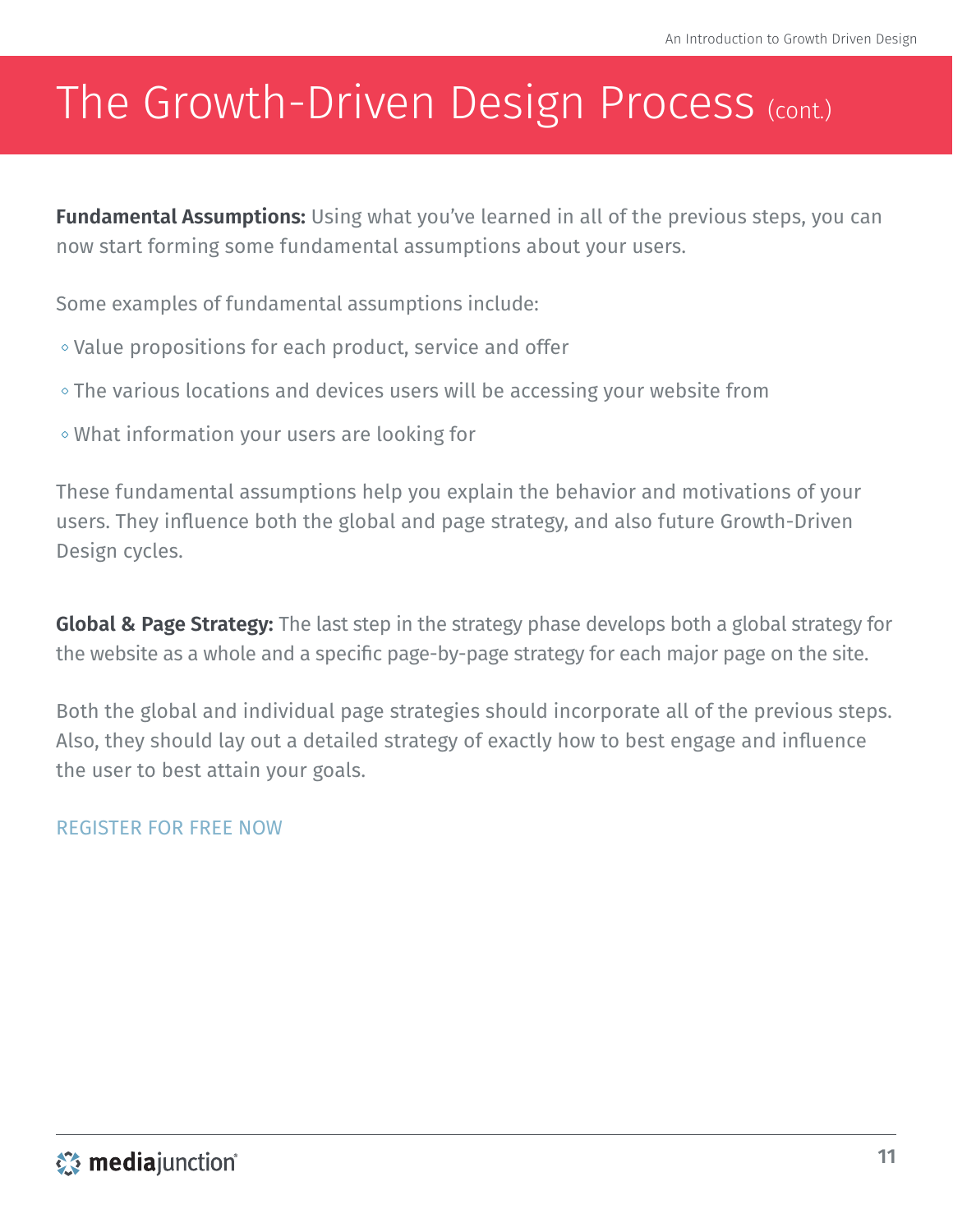### Your Wishlist

The next stage in the Growth-Driven Design process is to create a wishlist. Taking what you've learned in your strategy planning, gather your team together and brainstorm every impactful, creative and innovative idea that you'd like to include on the site.

Go into your brainstorming session with a "clean slate" – don't get hung up on the existing website. What items do you need on your list to achieve your goals? Answer this disregarding the issues of money, time, and development skill.

#### Include brainstorming ideas such as:

- $\circ$  Key impactful website sections and pages
- Marketing assets, tools and resources
- $\circ$  Specific features, modules and functionality
- Design elements
- Changes in experience based on devices, country, etc.

After a few hours of brainstorming, you and the team should have a list of 50-150+ ideas for the new website. Not all of these items will be implemented right away, but start to think of as many ideas as possible.

Your wishlist determines both the initial action items to implement on the new site, and the agile and flexible list that continuously changes. Adding to and subtracting from the agile and flexible list re-prioritizes action items over time.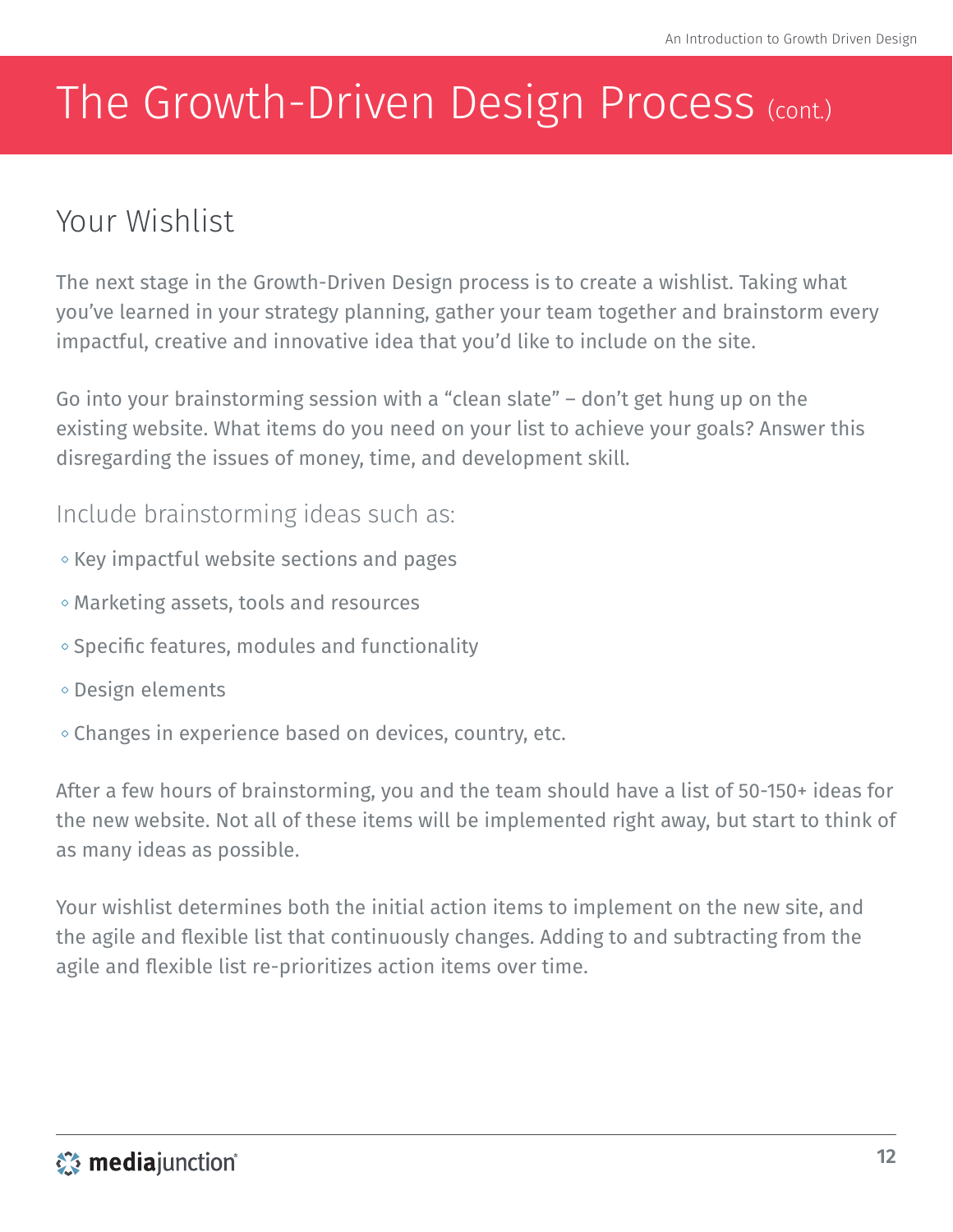### Launch Pad Website

In the traditional web design process we launch websites at the finish. In Growth-Driven Design we launch websites right away.

In this stage, we build and launch what we call a "Launch Pad website". All of your other Growth-Driven Design activities and improvements start from this Launch Pad website.

Launch the imperfect Launch Pad website quickly. We want to avoid getting stuck on analysis, features or content while building our launch pad website. No one launches a perfect website on the first go. However, your launch improves your current website and gives a starting point on which to continuously improve.

The size and complexity of the Launch Pad website varies depending on what you have on your wishlist and what type of website you have. Shorten your list to 20% of the original. This short list makes an impact and launches quickly so you can continue to learn about your users and improve the site.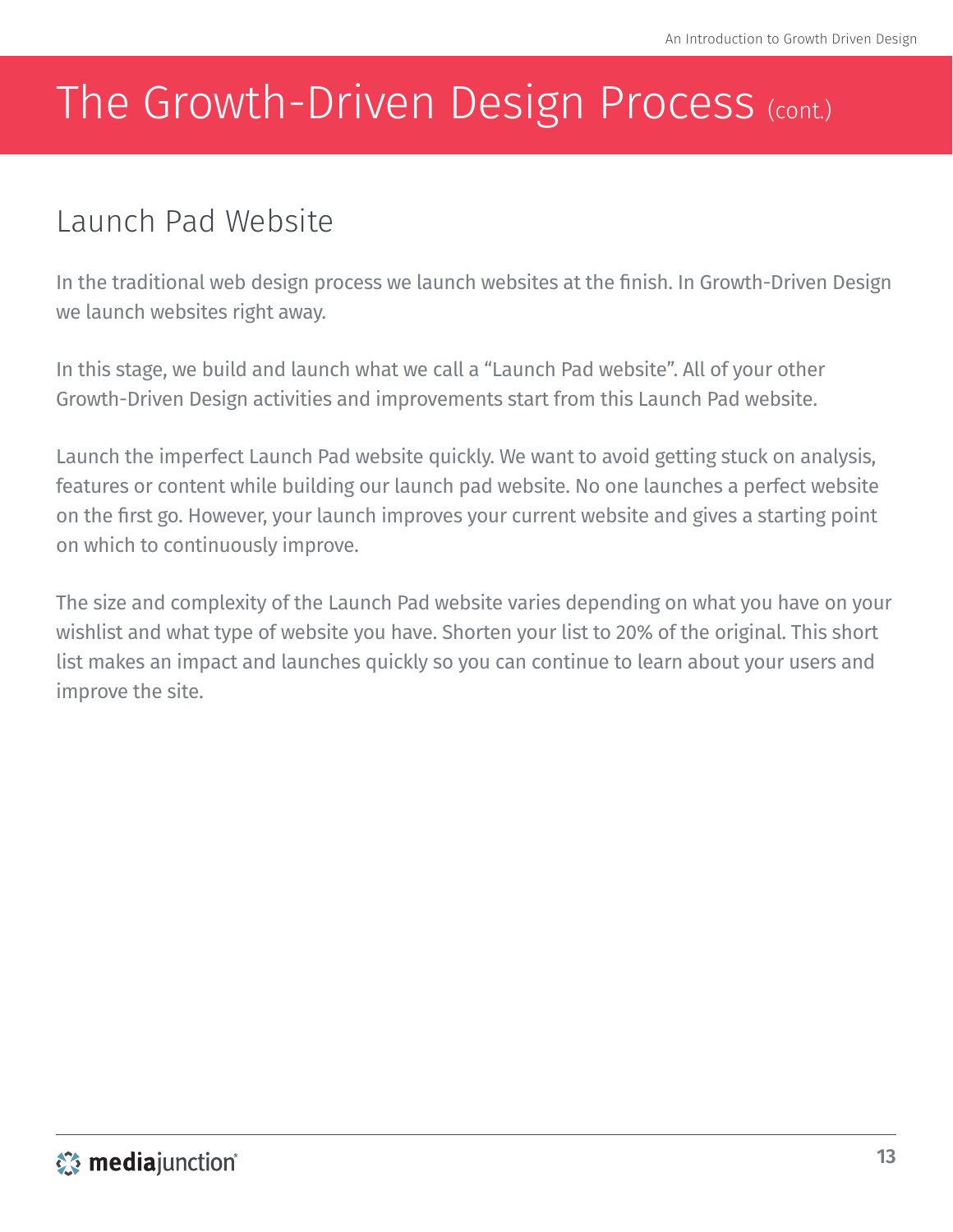#### Run an 80/20 Analysis on Your Wishlist

In the wishlist phase we compiled a long list of all the action items we'd ideally want on the site. Start sorting and prioritizing these wishlist items to determine which action items happen first. Implement those on the launch pad website.

Review the list with your entire team and identify the 20 percent of items that will produce 80 percent of the impact and value for your website's users. Once you have identified those core 20 percent of items, pull them to the side and do some additional filtering by asking yourself, "Is this action item…?"

*A "must have" or actually a "nice to have"? – If you answer "nice to have" then it will return back to the main list.*

Then with the remaining items ask:

*Is this absolutely necessary for the initial Launch Pad site, or could we build it into the site in month two or month three?*

Narrow your focus. The "Must Have" action items provide the most impact. Narrow down to these core action items to ensure a quick launch.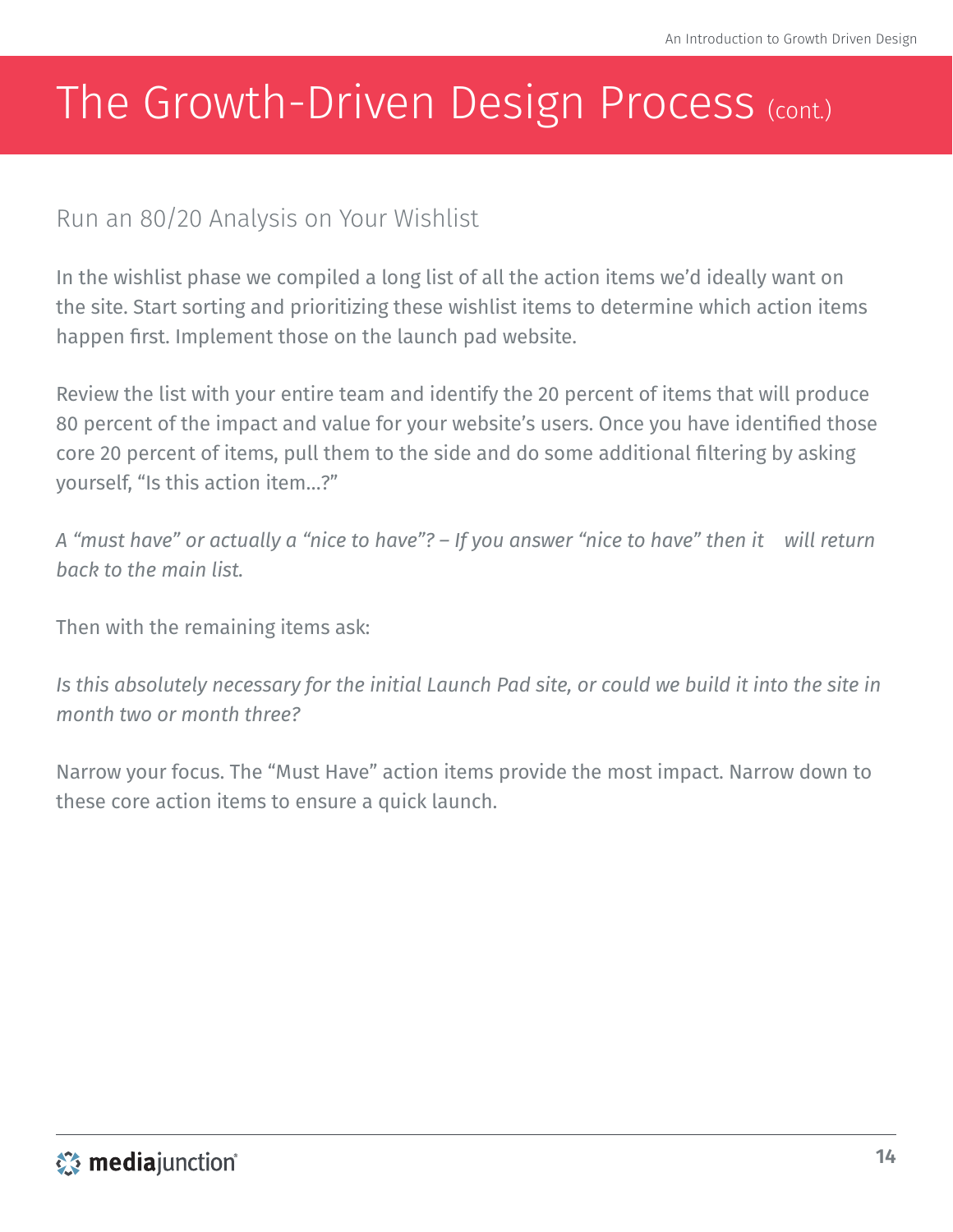#### Hypothesis Statements for Each Core Action Item

Once we have narrowed down our list of action items for the Launch Pad website down to the most impactful 20%, then create a "hypothesis statement" for each one of the action items.

The hypothesis statement allows us to gain clarity on how each action item relates back to the goals we're trying to achieve, the persona we're focusing on, and the expected impact.

#### *Here's an example hypothesis statement:*

ACTION ITEM 1 *Hypothesis Statement* For [MARKETING MARY] visiting the [PRICING PAGE], we believe changing [ENTERPRISE PRICING] into a [REQUEST A QUOTE] will [BOOST MQL CONVERSION BY 10%] We believe this to be true because [RESEARCH OR PREVIOUSLY VALIDATED ASSUMPTION]

**Expected Impact + Effort Required + Metrics Measured + Definition of Complete**

At the bottom of each statement, there are four important items:

**Expected Impact** - A single number based on the value the visitor receives from the action item and the impact that will have in moving toward your goals.

**Effort Required** - A single number that represents the combination of the number of hours, resources and difficulty to implement that particular action item.

**Metrics Measured** - Specific metrics you need to measure to test this specific action item and evaluate if your hypothesis was correct. The more specific the metrics are that you list, the better.

**Definition of Complete** - All the steps you need to complete in order to consider this action item complete. Defining this up front helps us avoid any grey areas that may arise down the road when reviewing results or efficiency.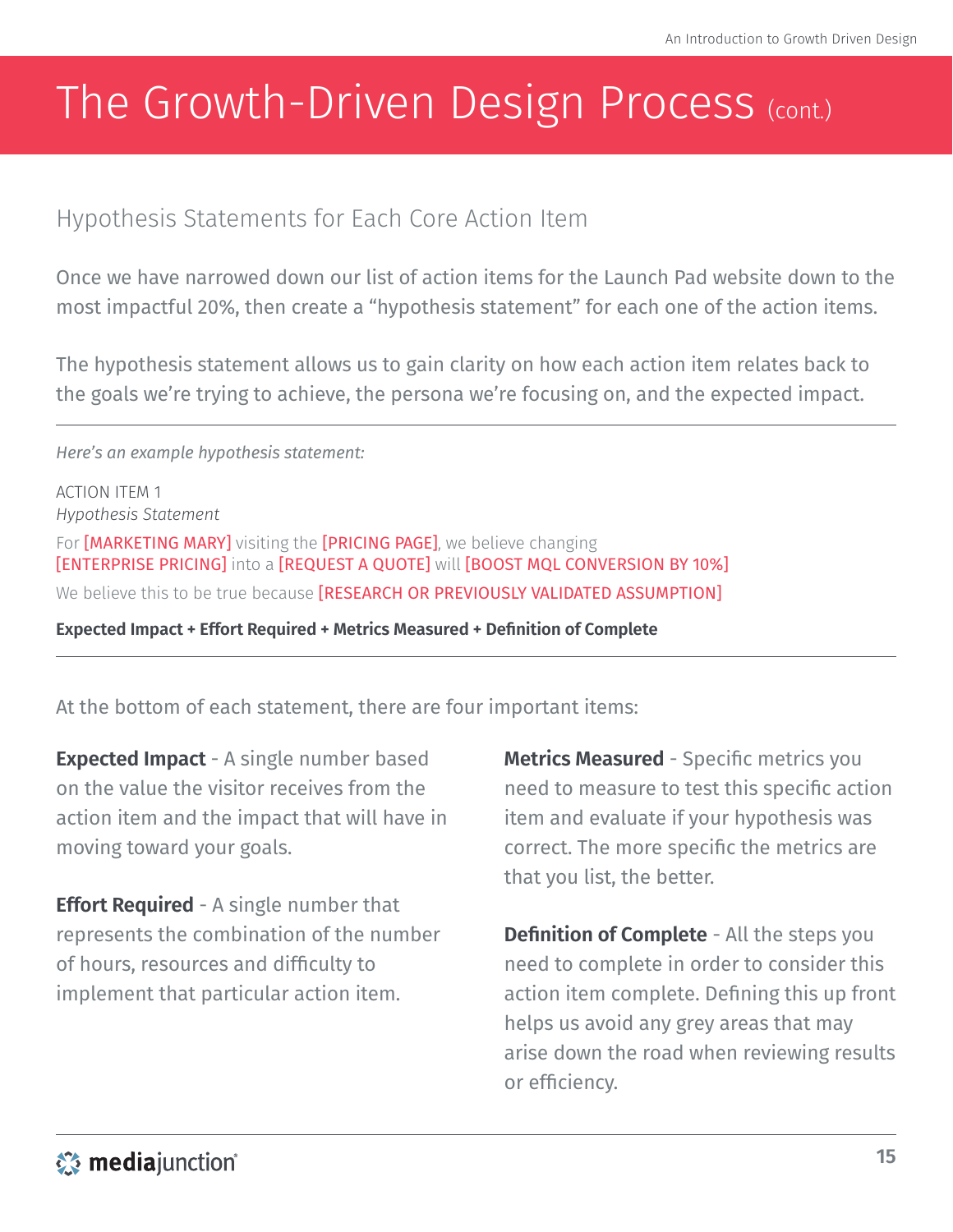#### Web Process Steps

Once you have identified the most critical action items to include on your Launch Pad site, you can run those items through the standard website implementation process, including:

- Messaging & Content
- User Experience (UX) & Site Architecture
- Inbound Marketing Strategy Alignment
- Wireframes
- Designs
- Development
- Quality Assurance and Testing

#### Set Up Data Collection

The last step of the Launch Pad website sets up qualitative and quantitative data collection around:

- Your goals defined in the strategy phase
- $\circ$  Each of your fundamental assumptions
- …AND
- $\circ$  Each hypothesis statement of your action items implemented in the Launch Pad website.

Also, set up data collection. It allows you to start learning about your visitors once your Launch Pad site is live.

#### Just launched a new website?

Have you recently launched a website, but want to implement the Growth-Driven Design continuous improvement model? No problem!

You can use your existing website as your launch pad website and move right to phase 2, the on-going cycle of Growth-Driven Design.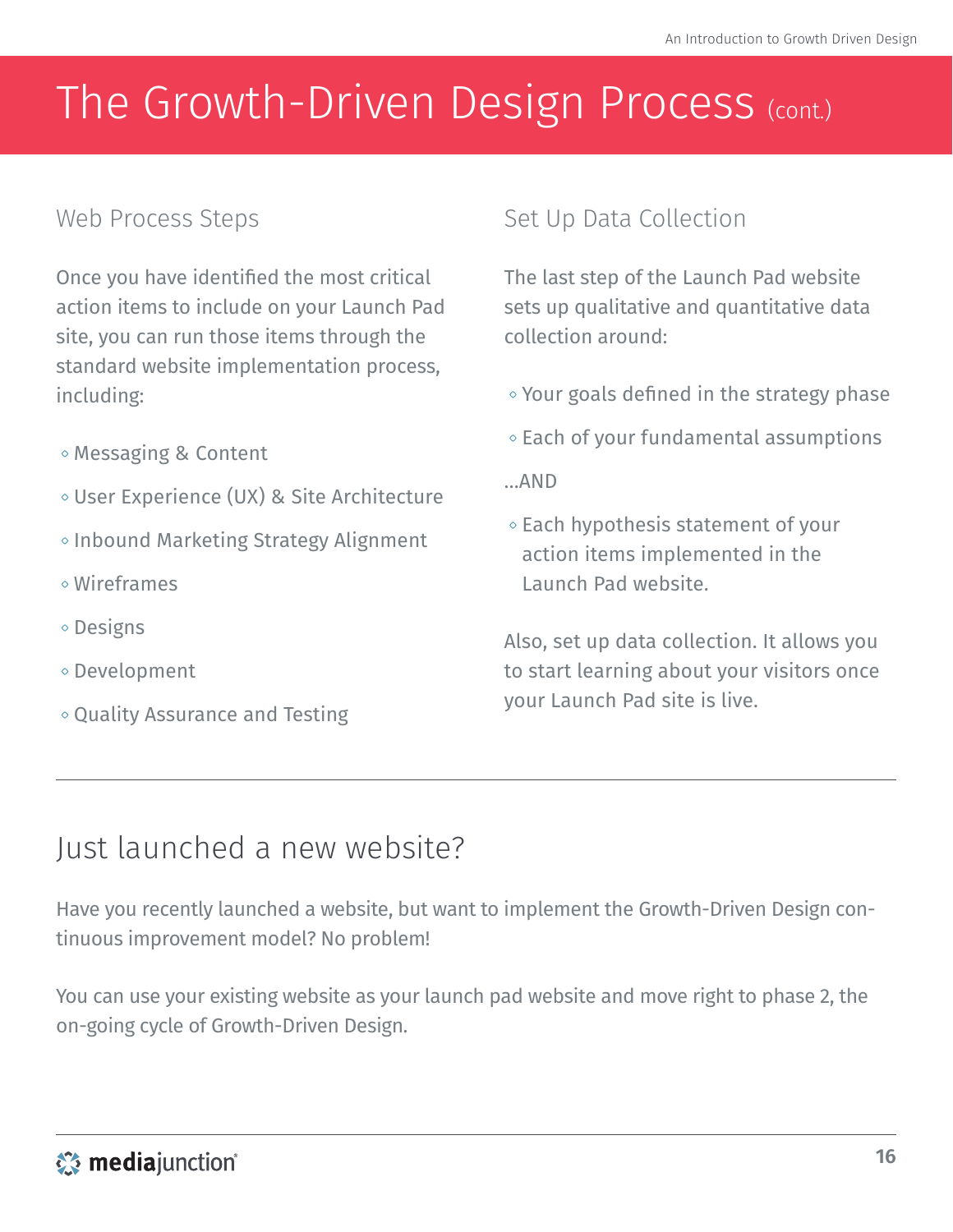#### PHASE 2: THE GROWTH-DRIVEN DESIGN CYCLE

#### Continuous Improvement

Your Launch Pad website is live. Time to start your on-going cycles to continuously experiment, learn, and improve on your website.

You still have a long wishlist of impactful items that you'd like to implement on the site. This agile list should be updated on a regular basis.

#### This Revolves Around the Persona

This entire cycle starts with and revolves around the personas who are coming to your website.

At each stage of the cycle, continuously ask yourself how this relates and provides value to the personas visiting your website.

If at any point it becomes unclear how an action item provides value to, or relates to the persona, take a step back and re-evaluate what you're working on.

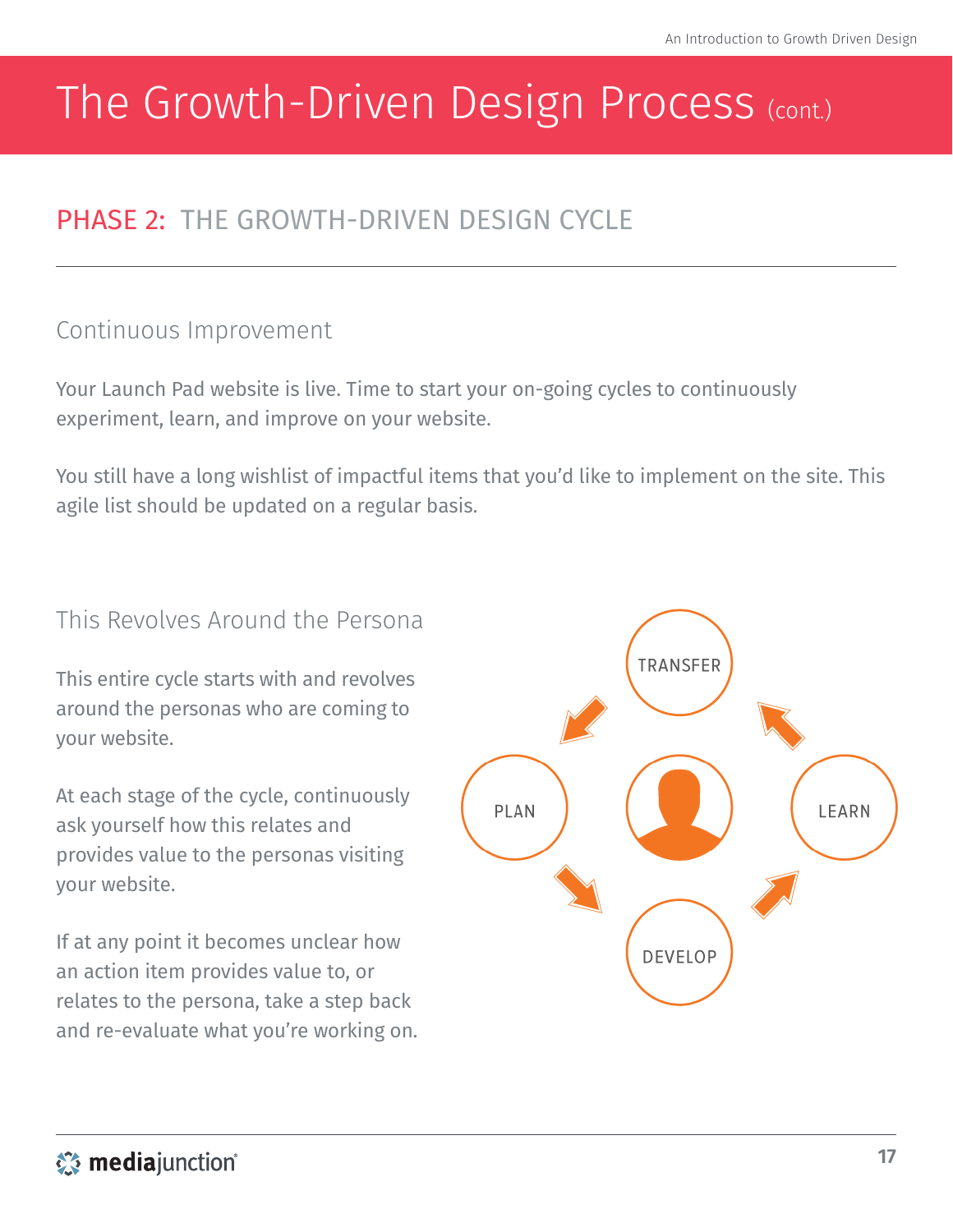### Cycle Step 1 : Plan

First, the Growth-Driven Design cycle needs planning. Identify the most impactful items at the current moment. Plan to implement the top ones into the current cycle.

A number of steps go into the planning phase:

**Performance vs. Goals:** Review the current performance of the website and contrast that to your goals. This informs you of important opportunities.

**Additional Data or Research:** After the last cycle, review your performance vs. goals. Often additional data and research may need to happen in order to help clarify what action items you should add to your wishlist.

**Learning from Marketing & Sales:** Connect with the marketing and sales teams. Determine the key items learned about the user since your last cycle.

This information can hold insight that can transfer to your action items implemented in your Growth-Driven Design program.

#### *Here's an Example ...*

*The marketing team may have written a blog on a particular topic that exploded in popularity and resulted in a great number of organic and social visitors.*

*We've now learned that this topic is important to your personas. How can you take that knowledge and add new items to your wishlist to influence your Growth-Driven Design program?*

**Brainstorm and Prioritize Wishlist:** Based on all of the new data, research and learnings gathered at this point, brainstorm again to determine any new action items to add to the wishlist.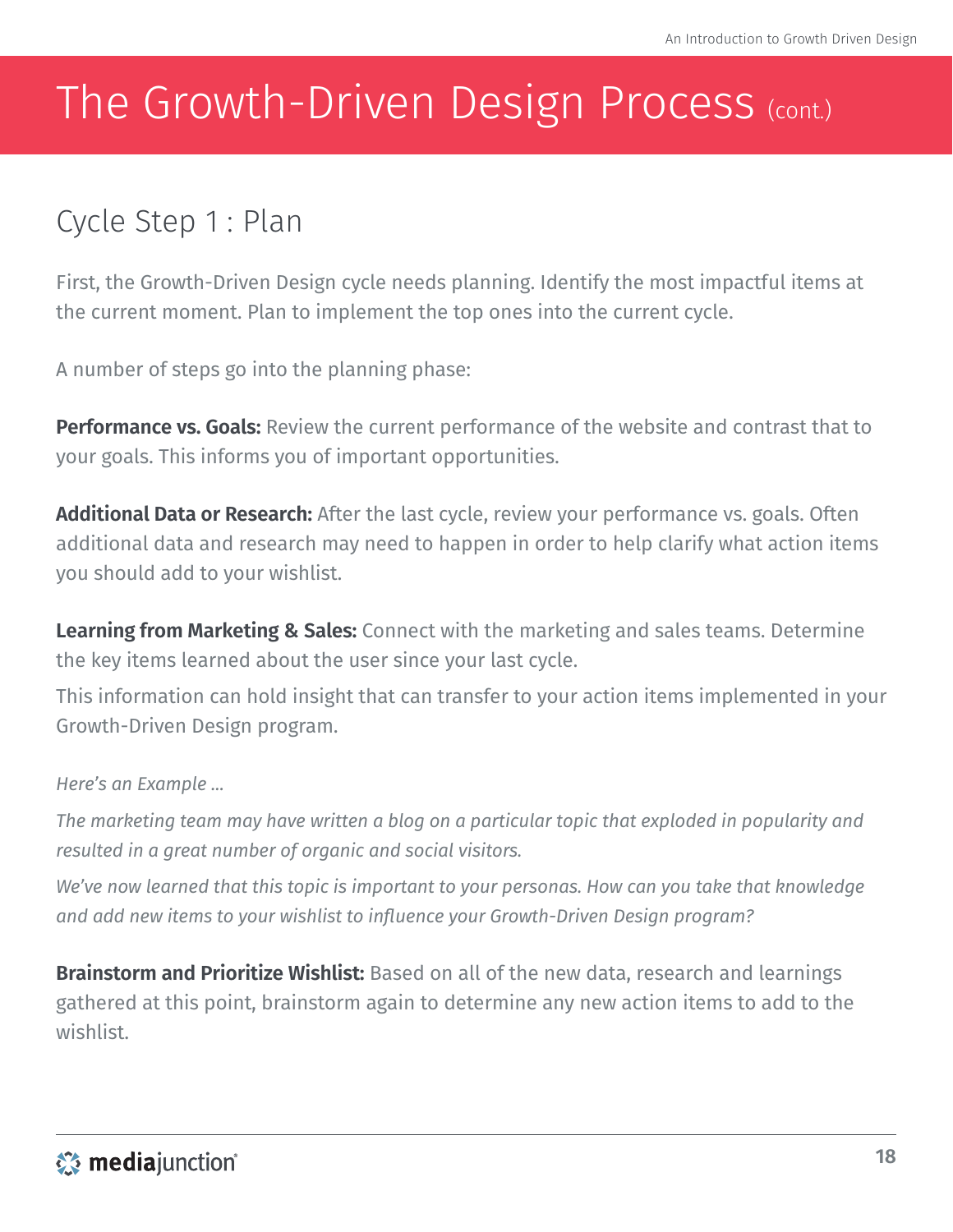### Generally speaking, your action items fit within these buckets:

| <b>BOOST CONVERSION</b>      | <b>IMPROVE UX</b>            | <b>PERSONALIZE</b><br><b>TO THE USER</b> | <b>BUILD MARKETING</b><br><b>ASSETS</b> |
|------------------------------|------------------------------|------------------------------------------|-----------------------------------------|
| $\diamond$ Conversion points | $\diamond$ Navigation        | $\diamond$ Navigation                    | $\circ$ Tools                           |
| $\diamond$ User path         | ◇ Ex: Blog Layout            | ◇ Ex: Blog Layout                        | ◇ Marketing resources                   |
| ◇ Testing value props        | ◇ UI improvements            | ◇ UI improvements                        | ◇ Directories / listings                |
| ◇ Split Testing              | $\diamond$ Mobile experience | $\diamond$ Mobile experience             | ◇ SEO-focused asset                     |

**Boost Conversions:** The first bucket of wishlist activities directly relate to conversion rate optimization.

**Improve User Experience:** Improvements to the website give the user a better experience and make it easier for them to navigate. They find what they are looking for and solve their problem(s).

**Personalize to the User:** Adapting the site, calls-to-action, content offers, etc. to the specific visitor based on the data we know about them. This includes tailoring based on interests, persona, device, geolocation, referral source or previous actions on your site.

**Build Marketing Assets:** Marketing assets hold great value for your marketing program, such as email lists, social accounts, your blog, etc.

Build new marketing assets into the website such as tools, in-depth resource sections, online training, directories, etc. - any item that provides great value to both the end user and your company.

A great example of a marketing asset is [HubSpot's Marketing Grader](https://marketing.grader.com/). Users get a detailed report of their digital marketing efforts and HubSpot gains links, data and leads.

**General Website Updates:** General website updates come up from time to time and can be added to your wishlist as well.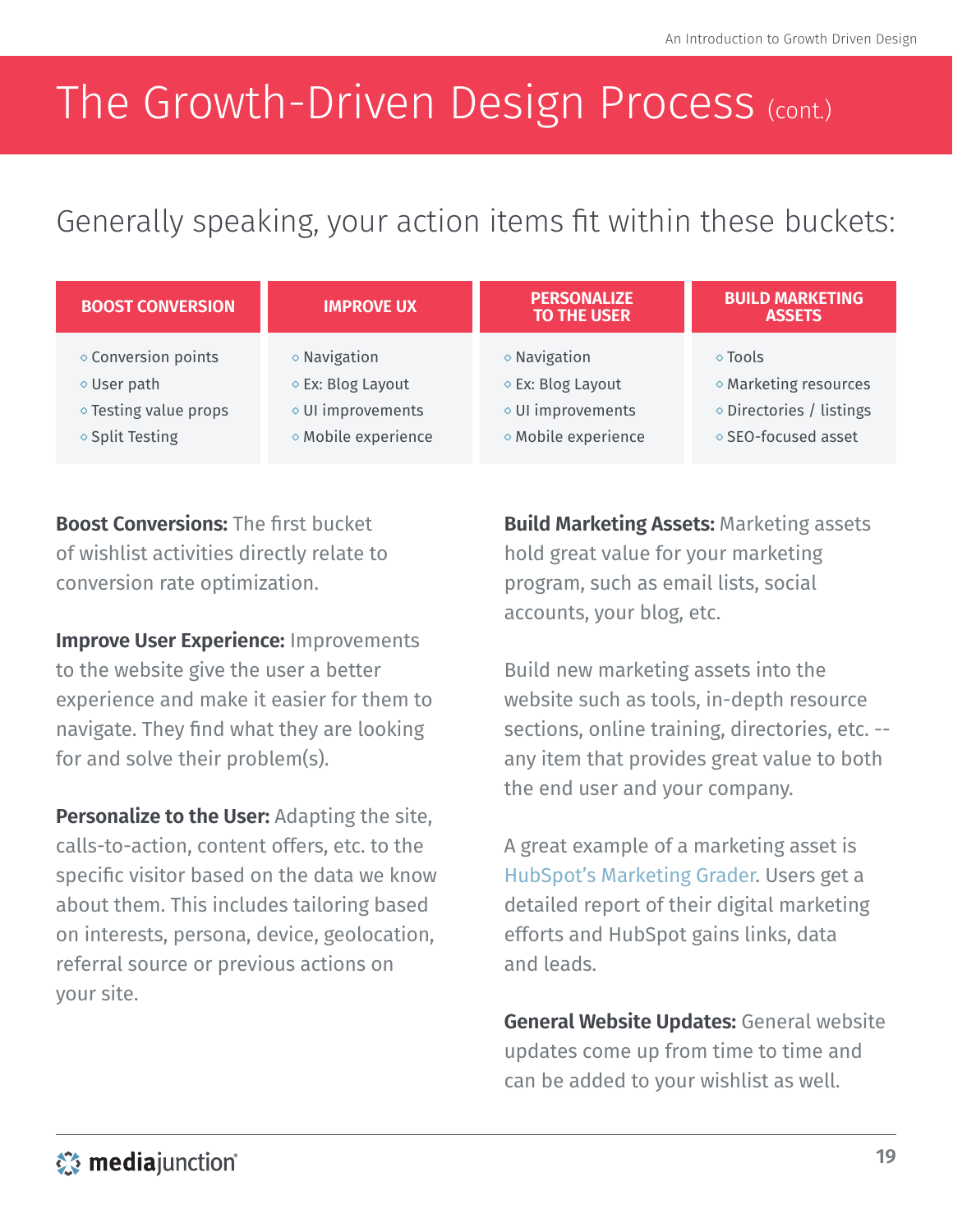#### Prioritize Your Wishlist

Once all the new items added to the wishlist, then prioritize all the action items. Base them on their (High / Medium / Low) impact on the goals of the website and value to the user.

**Plan sprint cycle:** With an updated and prioritized wishlist, pick the most impactful action items you want to implement in this cycle.

The number of items you pick depends on how long the cycle lasts. Best to pick less items and really focusing on doing your best work with them. If you happen to complete them early, you can always go back to your wishlist and pick more.

#### Cycle Step 2 : Develop

Now to the develop phase of the cycle. Start implementing impactful action items on the site.

Your team gets together to start completing each action item that you selected in the planning phase.

Experiment with each action item you implemented. See the impact it has on the performance of the website. To measure your experiments you must setup validation tracking around the metrics outlined on the action item.

Once launched, consider developing a marketing campaign (social, PPC, blogging, etc.) specifically designed to drive traffic to that section of the site. Collect the data.

During the develop phase of the cycle, build and schedule the marketing campaign while working with your marketing team.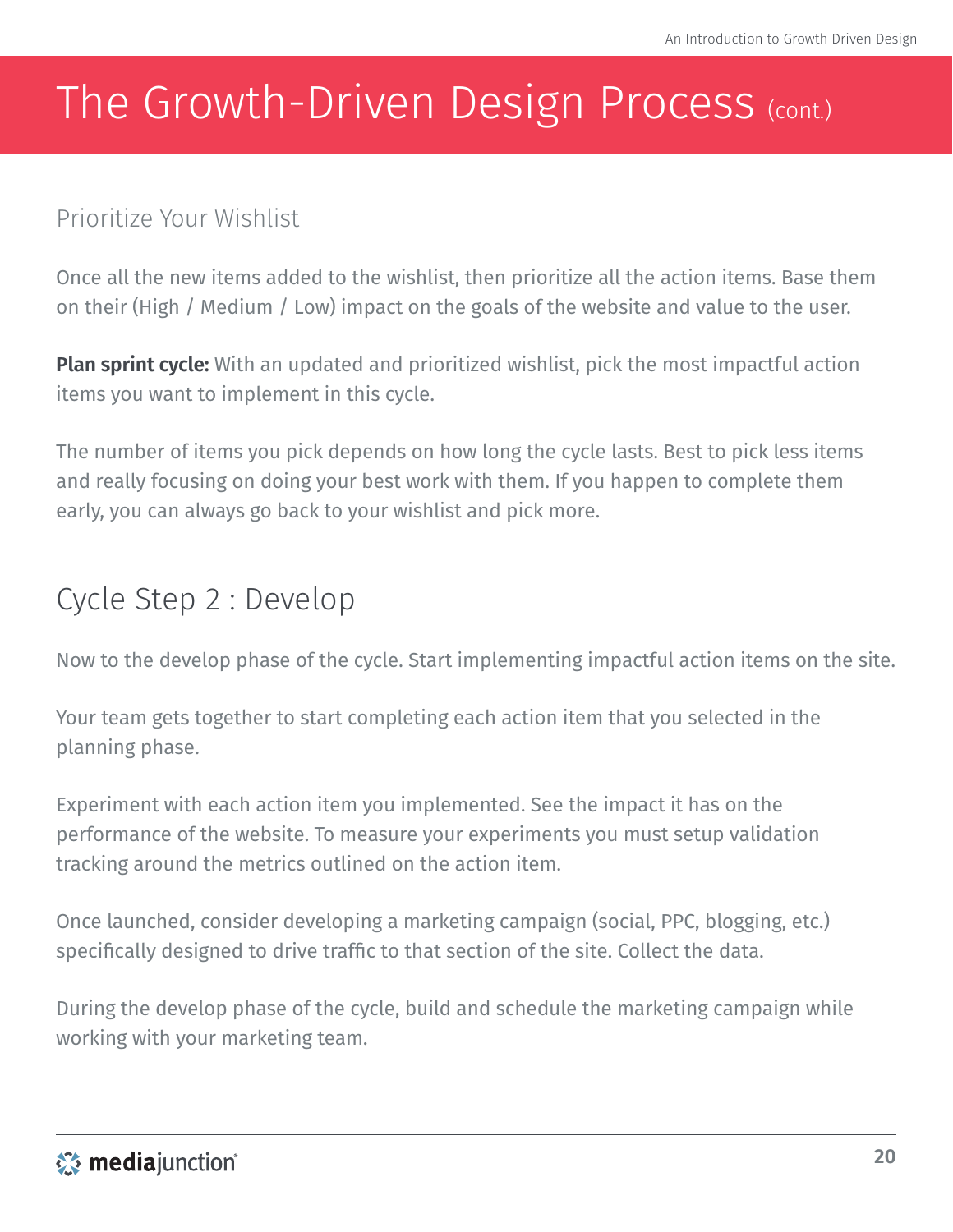### Cycle Step 3 : Learn

After your experiments collected enough data, you can then move to the learn phase. In the learning phase, you review the information you collected about your website visitors.

Based on the information you collected, validate or disprove your hypothesis on your action item card. Did your change impact as you expected, why or why not? Based on the results, what did you learn about your visitor? What did you learn about them that you didn't know before?

Publish the correct hypothesis and the information learned about users in a place everyone in the organization can access.

*"Every website or application has a unique subset of users that share common traits. It is a primary goal of Growth-Driven experiments to answer questions about our unique subset of users.*

*Let's imagine that we have a food blog and want to know how to best engage our readers. Take a look at the following learnings we've had through running quantitative experiments:*

*• We learn that our users want comfort food in the winter, but want to lose weight through the rest of the year.*

*• We learn that our users are more likely to read an entire piece of content if our first paragraph contains less than 120 characters and is preceded by a full width image.*

*• We learn that our users are most engaged with our content at 9 am on weekdays.*

*These learnings all compound on one another and help us to hone in on who our users are and exactly what works best to engage them. With these three key learnings, we will know what to write about seasonally, how to format our content, and when to send out our newsletter."*

MATTHEW RHEAULT - [SIDEKICK](http://www.getsidekick.com/), GROWTH TEAM - LEAD DEVELOPER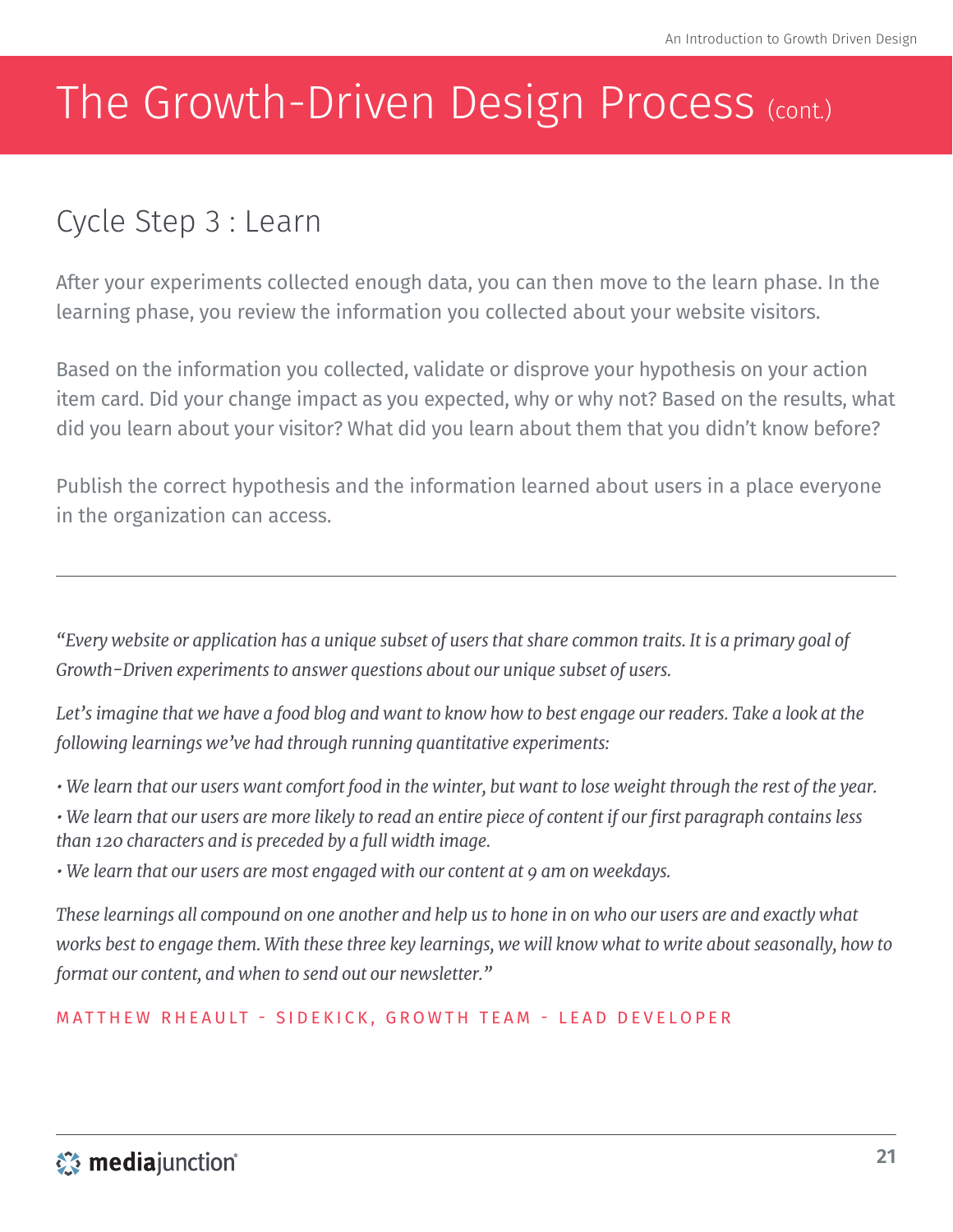### Cycle Step 4 : Transfer

The last step in the cycle is to now transfer any impactful information you've learned in your cycle to other parts of your business.

Review previously completed action items to see if you can find any patterns about your users.

*Here's an Example ...*

*Let's say that in your experiment you were testing two different landing page variations. One variation used social proof as the independent variable and the second variation used authority.*

*After running the experiment, you reviewed the data to find out that for your users coming to your website, social proof was a much more influential factor leading to conversions.*

*Now that you've learned that social proof is a better trigger for your audience, you can inform your other teams to start incorporating social proof into other parts of their marketing and sales activities such as email or sales scripts.*

Now host a meeting to educate the team members about your recommendations. Brainstorm ways to integrate and transfer these ideas into tactical action items within their department.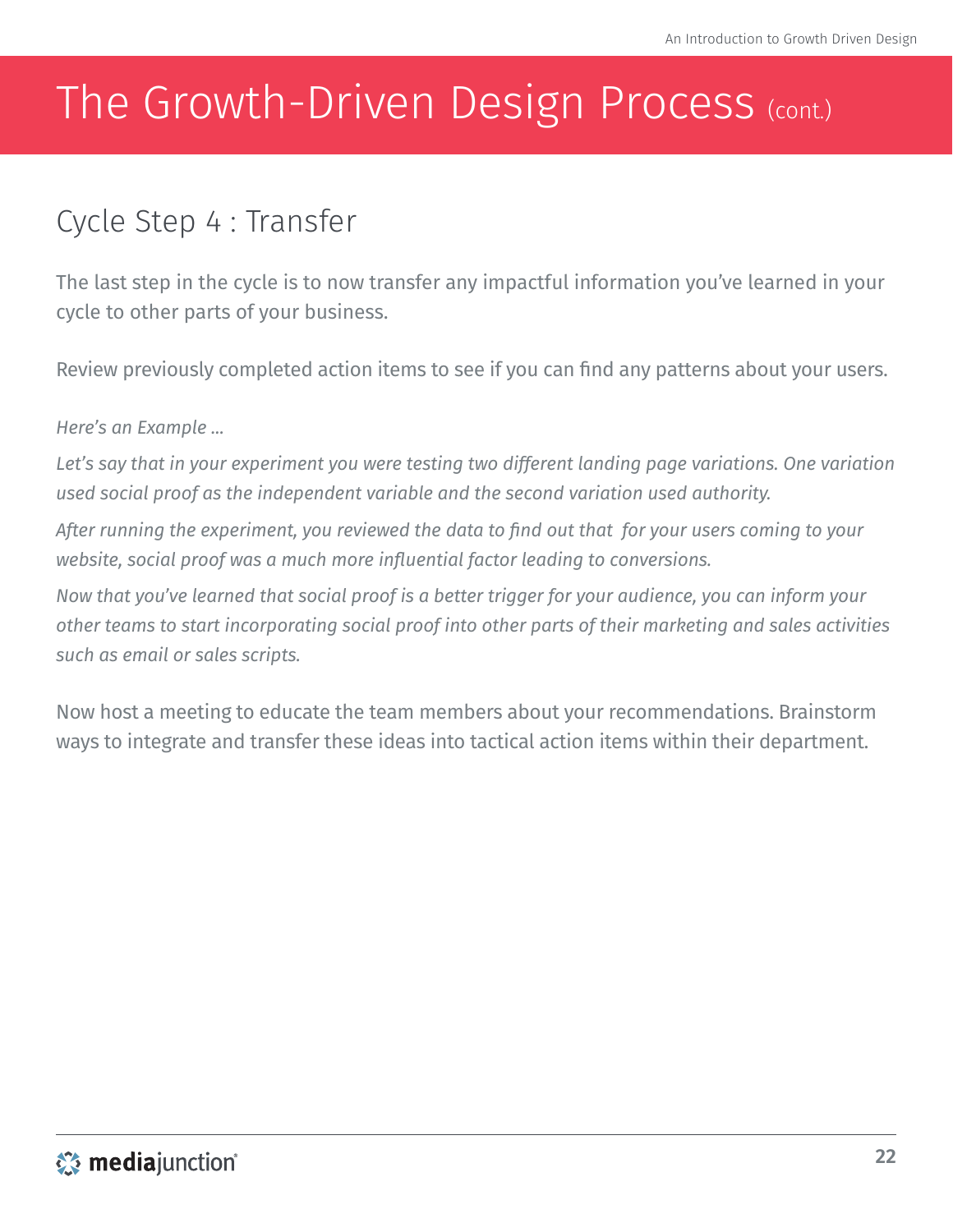### Then, Repeat

The cycle is now complete. Go back to the beginning and start planning your next cycle.

This cycle repeats itself over and over again each time with a better end result and more learning about your visitors. The more cycles you can complete, the more impact your website has.

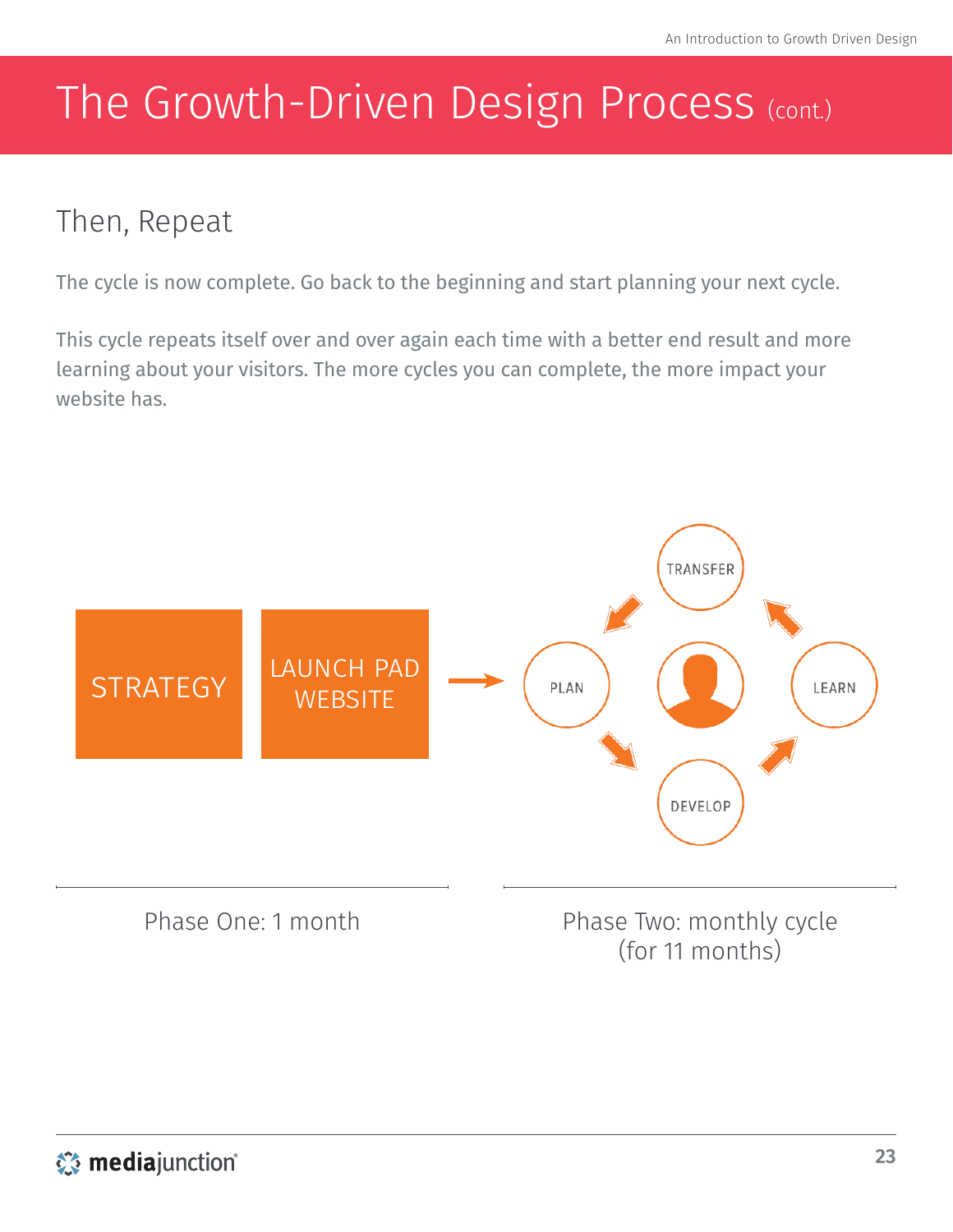## <span id="page-23-0"></span>Final Thoughts & Next Steps

The companies who are adopting the Growth-Driven Design methodology are finding huge success in the flexibility and results they are getting.

Re-evaluate both the way you approach your existing website and how you approach future redesigns.

*Grow as a marketer and start implementing Growth-Driven Design.*

#### Ready to Learn More?

When you sign up for the free ["Deep Dive Training Course](http://hubs.ly/y0XL_F0)" at [GrowthDrivenDesign.com](http://www.growthdrivendesign.com/) you will learn and gain access to:

- Detailed step-by-step implementation of the GDD process
- GDD Templates and documents
- Tools to use
- $\diamond$  Best practices and ideas

If you're an agency who's interested in offering Growth-Driven Design as a website retainer service, register for our free ["Agency GDD Blueprint"](http://www.growthdrivendesign.com/agencies) training to learn how to market, sell and service Growth-Driven Design retainers.